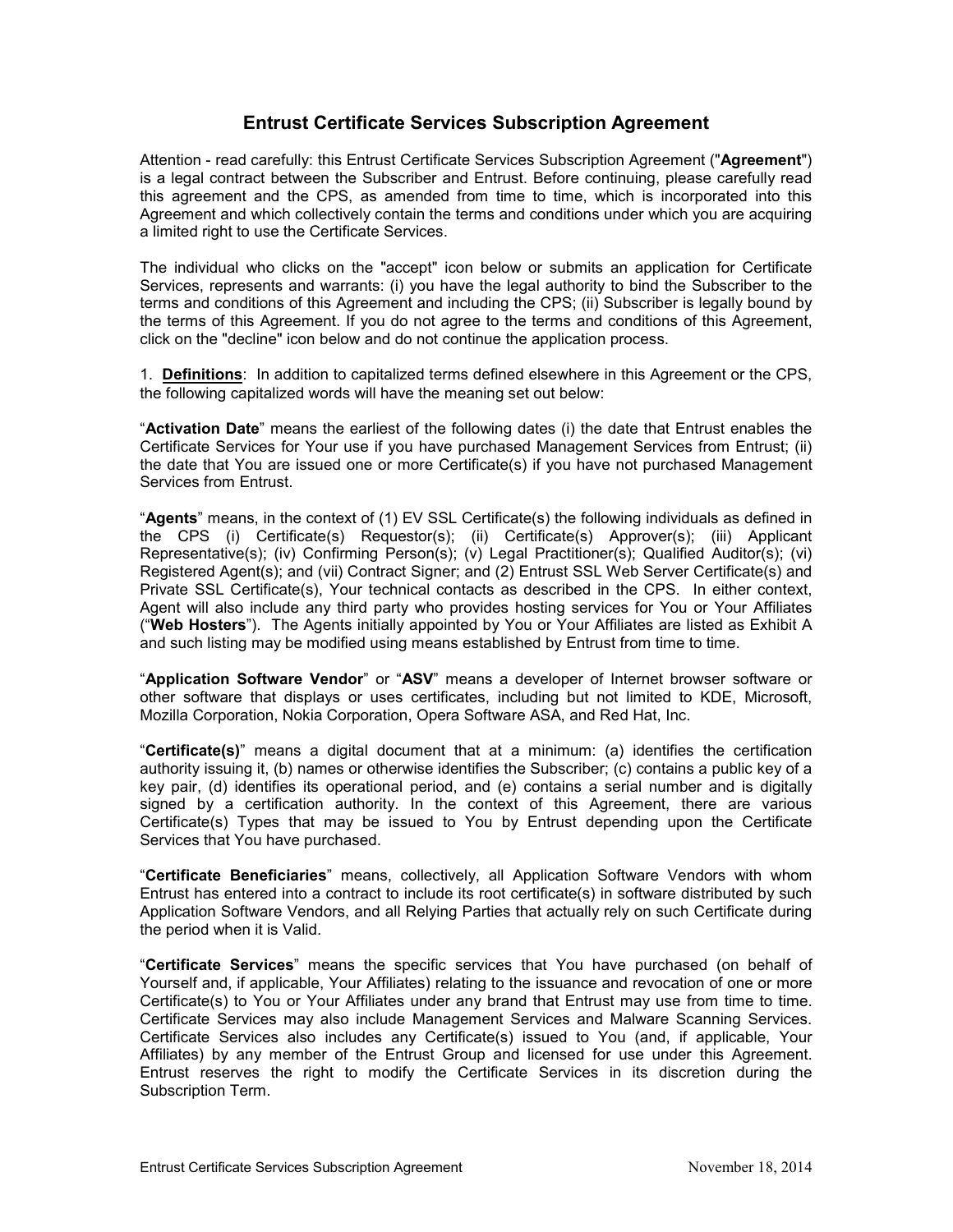"**Certificate(s) Types**" means the type of Certificate(s) that You are issued as part of Certificate Services. These may include extended validation (EV) multi-domain Certificate(s) ("**EV SSL Certificate(s)**"), Entrust SSL web server Certificate(s) ("**Standard Certificate(s)**"), advantage SSL web server Certificate(s) ("**Advantage Certificate(s)**"), unified communication multi-domain Certificate(s) ("**UCC Certificate(s)**"), code signing Certificate(s) ("**Code Signing Certificate(s)**"), secure email personal certificates and secure email enterprise certificates (note that Standard Certificate(s), Advantage Certificate(s), and UCC Certificate(s) are collectively also referred to as "**Entrust SSL Web Server Certificate(s)**", mobile device Certificates ("**Device Certificates**"), private SSL Certificate(s) ("**Private SSL Certificate(s)**") and secure email personal certificates and secure email enterprise certificates are collectively referred to as "**Client Certificate(s)**"). Any Certificates for Adobe CDS will not be distributed under this Agreement, but rather will be made available under the Subscriber Agreement for Entrust Certificates for Adobe Certified Document Services (CDS), although this Agreement does describe the Management Services that may be made available for such Entrust Certificates for Adobe CDS.

"**Client Certificate Agreement**" means the most recent version of the Client Certificate Agreement that can be found on the Internet at http://www.entrust.net/cps.

"**Contract Signer**" means the individual who agrees to this Agreement on behalf of, and under the authority of, the Subscriber.

"**CPS**" means the most recent version of the certification practice statement that is incorporated by reference into this Agreement and the Certificate(s) that You are issued, as may be amended from time to time in accordance with the terms of the CPS. The CPS applicable to a specific Certificate(s) that You are issued in connection with Certificate Services depends on the Certificate(s) Type(s) and can be found on the Internet at http://www.entrust.net/cps or by contacting Entrust. For example, use of EV SSL Certificate(s) is governed by the most recent version of the document titled "Certification Practice Statements - EV SSL Certificate(s)", , and use of Entrust SSL Web Server Certificate(s) is governed by the most recent version of the document titled "Certification Practice Statement".

"**Enterprise**" means You, Your Agents, and Your Affiliates.

"**Entrust**" means Entrust, Inc. if You are a resident of the United States; otherwise, Entrust means Entrust Limited. "Entrust Group" means collectively Entrust, Inc., its subsidiaries, its licensors (including for the avoidance of any doubt Microsoft), its Resellers, its suppliers, and the directors, officers, employees, agents and independent contractors of any of them.

"**EV Guidelines**" means the most recent version of the CA/Browser Forum Guidelines For Extended Validation Certificates posted on the Internet at http://www.cabforum.org/.

"**Governmental Authority**" means any foreign or domestic national, provincial, state, territorial, or local government authority; quasi-governmental authority; court; government organization; government commission; governmental board, bureau or instrumentality; regulatory, administrative or other agency; or any political or other subdivision, department, or branch of any of the foregoing.

"**Malware Scanning Services**" means optional daily malware scanning services that are made available with a Certificateand hosted by a third party supplier on behalf of Entrust. Each Entrust SSL Web Server Certificate includes the option to perform limited daily malware scanning for up to 250 pages and blacklist monitoring, for one domain. EV SSL Certificates includes the option to perform limited daily malware scanning for up to 500 pages, blacklist monitoring, and such other ancillary scans for one domain that are documented as part of the services. For greater certainty, Private SSL Certificates do not include Malware Scanning Services. Such Malware Scanning Services are subject to You supplying the information necessary to such third party supplier to perform such services and will be available until the earlier of: (i) the end of the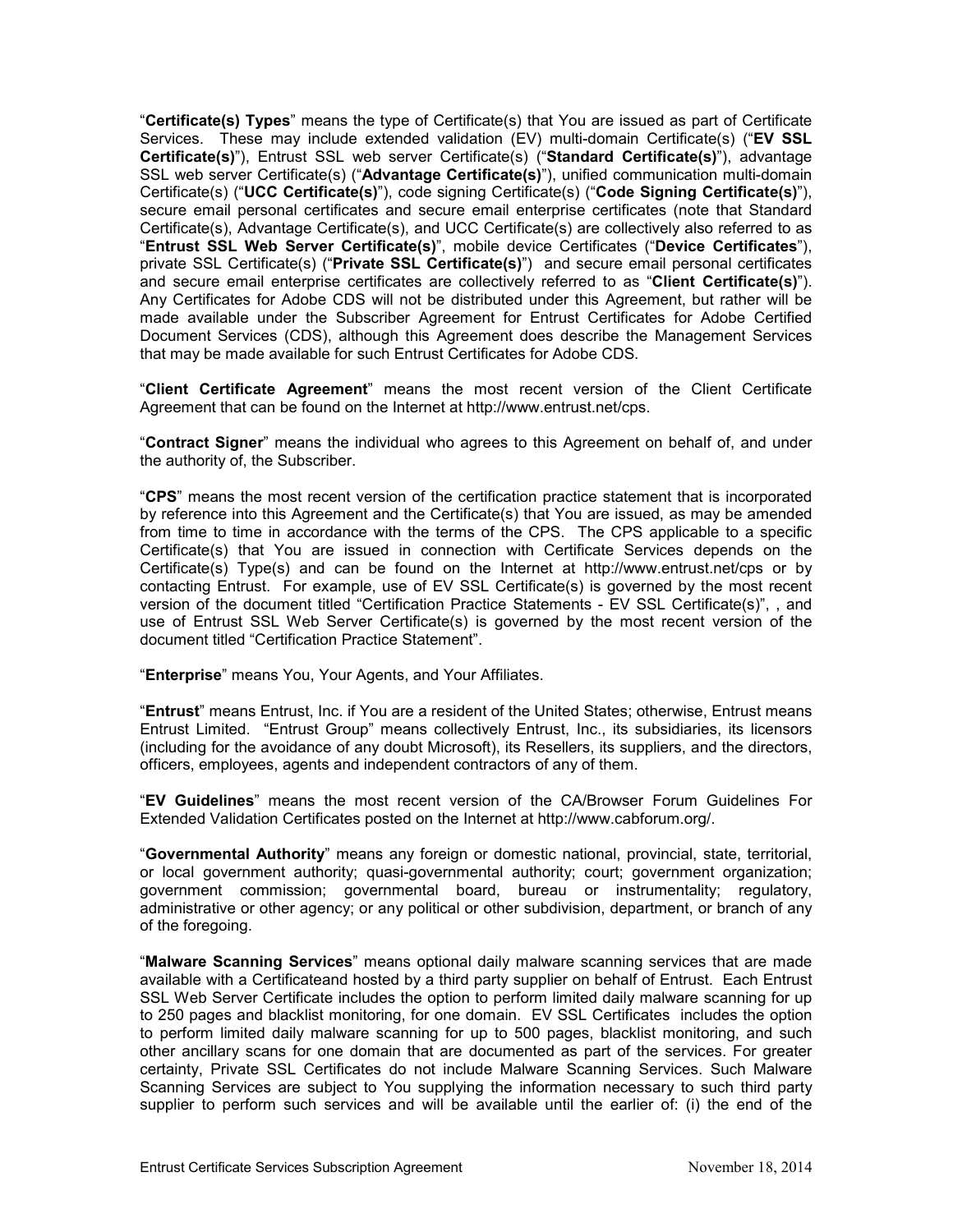Subscription Term; (ii) revocation of the applicable Certificate corresponding to the domain being scanned; and (iii) Malware Scanning Service discontinuation by Entrust. Entrust reserves the right to alter the features and functionality of the Malware Scanning Services or discontinue such services throughout the Subscription Term and makes no warranty that any malware, security threats or vulnerabilities will be detected or is detectable by such services.

"**Management Services**" means a self-service administration tool hosted by Entrust that is designed to help You manage Certificate(s) that may be made available to You by Entrust that enables You to manage the issuance, revocation, and expiry of one or more Certificate(s) issued to You as part of Certificate Services. Management Services are available in two (2) deployment and use models as may be described in the documentation: a certificate pooling model ("Pooling") and a non-pooling model ("Non-Pooling").

"**Permitted Group**" means in the case of (i) Entrust SSL Web Server Certificate(s), Private SSL Certificate(s) and Entrust Code Signing Certificates, You and Your Affiliates; and (ii) in the case of Client Certificates, Your employees or third parties conducting Enterprise related business with to whom You have assigned an email address for such business purposes.

"**Person**" means and includes an individual, corporation, business, trust, partnership, limited liability company, association, joint venture, Governmental Authority, public corporation, or any other legal or commercial entity.

"**Reseller**" means a legal entity authorized by Entrust to resell Certificate Services to You.

"**Microsoft**" means Microsoft Corporation, a Washington corporation, with its principal place of business at One Microsoft Way, Redmond, Washington 98052-6399.

"**Relying Party**" means any individual or entity that relies on a Valid Certificate. For avoidance of doubt, an ASV is not a "Relying Party" when software distributed by such ASV merely displays information regarding a Certificate.

"**Subscriber**" means the Person in the Permitted Group who is issued a Certificate under this Agreement.

"**Subscription Fees**" means the fees established by Entrust that You will pay to use the Certificate Services, Management Services and ECS Support Services, as posted from time to time at Entrust's internet web site and/or in the documentation included with the Management Services, or as set out in a quotation issued to You by Entrust, or as set out in a purchase order issued by You to Entrust (or an authorized reseller of Entrust) that has been accepted by Entrust. In spite of the foregoing, if You have purchased the Certificate Services through a Reseller the Subscription Fees will be the fees agreed to between You and such Reseller provided that such Reseller pays to Entrust such portion of such Subscription Fees as required pursuant to the written agreement between Entrust and such Reseller.

"**Subscription Term**" means the length of time that You have subscribed to purchase Certificate Services commencing on the Activation Date. In the case where You have purchased Certificate Services that: (i) are for a single Certificate, the Subscription Term is the validity period of the applicable Certificate(s); (ii) include "Pooling" Management Services, the Subscription Term is the period of time for which You have purchased the right to use such Management Services, irrespective of whether the Certificate(s) that are issued to You as part of Certificate Services have validity periods extending beyond such period of time, or (iii) include "Non-Pooling" Management Services, the Subscription Term is the validity period of the applicable Certificate(s) issued under such Management Services, provided that all such Certificates are issued on or before the one (1) year anniversary of the Activation Date after which time such ability to request issuance shall expire. In any case, the Subscription Term may be shortened pursuant to Section 7 of this Agreement.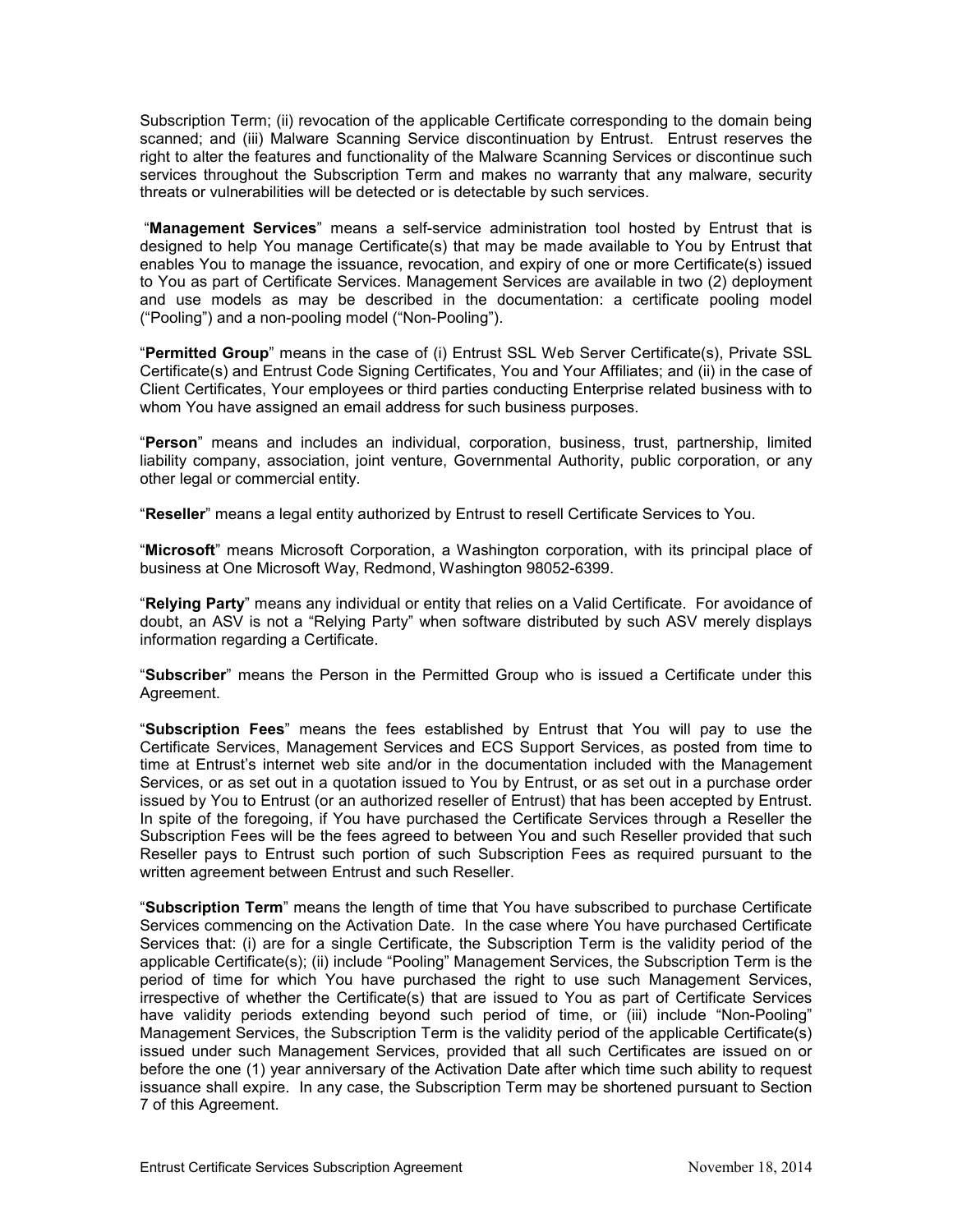"**You**" or "**Your**" means the Person who has entered into this Agreement to receive Certificate Services.

"**Your Affiliates**" means Your controlled subsidiaries who You will cause to comply with this Agreement. In this context, a Subscriber controls a subsidiary if it owns fifty percent (50%) or more of the voting rights for the board of directors or other mechanism of control for the corporation or other entity.

"**Valid**" means that a Certificate that has not expired and has not been revoked.

#### 2. **Services and License**

- (a) Issuance of Certificate(s): Upon receipt of Your application for Certificate Services, Entrust or a subcontractor acting on behalf of Entrust will perform limited verification (as described in the CPS) of the information submitted by Enterprise. After completing such verification, Entrust may issue You or Your Affiliates (if applicable) one or more Certificate(s) (depending on the amount of Subscription Fees You have paid) as described in the CPS. If Entrust issues Certificate(s) services to You or Your Affiliates (if applicable), Entrust will make such Certificate(s) available for retrieval.
- (b) Grant of License: Subject to the terms and conditions of this Agreement, Entrust hereby grants to Enterprise a non-exclusive, non-transferable license to use the Certificate Services; provided, however, that Enterprise may only use the Certificate Services (including for the avoidance of any doubt, all Certificate(s)) in compliance with this Agreement and the CPS, for the sole purposes of securing communications pertaining to Enterprise related business. If the Certificate Services include Management Services, Enterprise may only use the Management Services in compliance with this Agreement and the CPS for the purpose of managing Certificate(s) issued by Entrust to You or Your Affiliates. All use of the Management Services must be in accordance with the documentation supplied to You as part of the Management Services. If Entrust makes computer software available to Enterprise for download as part of the Certificate Services, such software will be licensed to Enterprise under the terms of the license agreement embedded in or associated with such software. Enterprise does not acquire any rights, express or implied, in the Certificate Services, other than those rights specified in this Agreement and the CPS. Enterprise will not host, time-share, rent, lease, sell, license, sublicense, assign, distribute or otherwise transfer any component of Certificate Services, except as provided in this Agreement and the CPS. If one or more enabling mechanisms ("**License String**") that provides Enterprise with access to the Certificate Services is supplied to Enterprise, Enterprise may only use such Licensing String for the purpose of using the Certificate Services and Enterprise may not copy or alter a Licensing String. Each permitted copy of all or part of any item of Certificate Services must include all copyright notices, restricted rights legends, proprietary markings and the like exactly as they appear on the copy delivered by Entrust to Enterprise. You may only deploy the number of Certificates that You have purchased from Entrust or its Reseller. The Certificate Services and all modifications, enhancements and derivative works thereof, including all right, title and interest (and all intellectual proprietary rights therein) remain the sole and exclusive property of Entrust and/or its third-party licensors. Enterprise will not copy, modify, adapt or merge copies of the Certificate Services except as provided in this Agreement and the CPS. Enterprise will not translate, reverse engineer, decompile or disassemble the Certificate Services except to the extent that law explicitly prohibits this restriction notwithstanding a contractual restriction to the contrary. Enterprise will comply with all applicable laws including, without limitation, laws relating to import, export, licensing, and data protection, as they apply to the activities contemplated under this Agreement including without limitation Enterprise's right to export, import or use the Certificate Services or the right to include personal information in Certificates. Enterprise will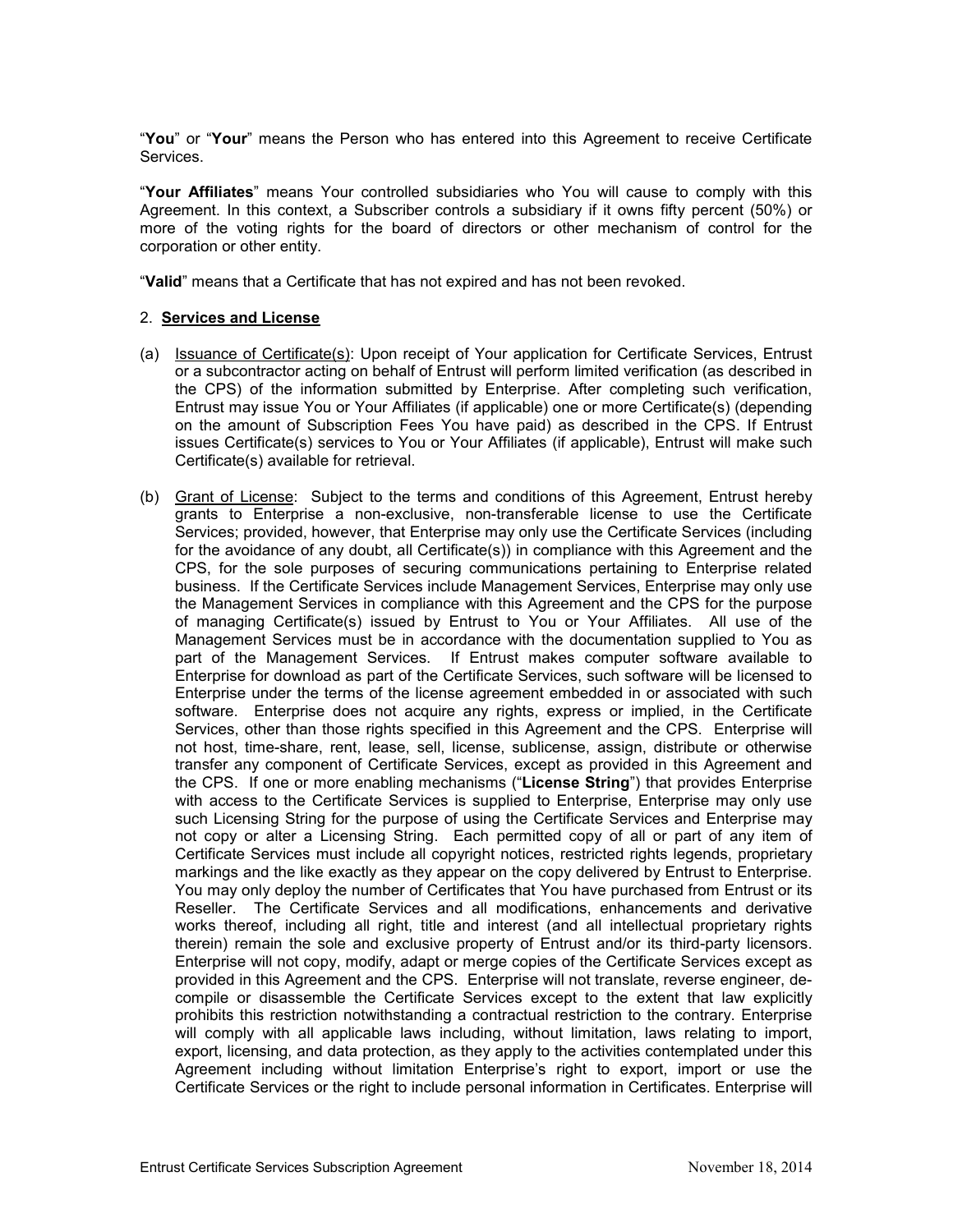immediately cease to use the Certificate Services upon (a) expiration of the Subscription Term; (b) upon Enterprise's breach of this Agreement including the CPS.

- (c) Lifecycle Monitoring Service: Entrust will provide You with a lifecycle monitoring service ("**LMS**"). The LMS is designed to reduce the chance of disruption of Your service which may be caused by the expiration of the Your Certificate(s). Entrust will use commercially reasonable efforts to send an email to the technical contact listed in the information provided to Entrust with Your Certificate Services Application (such person referred to as "**Notice Recipient**"). Such email will inform the Notice Recipient that Your Certificate(s) is due to expire shortly. Usually, the email notification will be sent approximately thirty (30) and fifteen (15) days prior to the date on which Your Certificate(s) is due to expire. In the event that the Notice Recipient changes, You can still receive a LMS email notice if You provide Entrust with updated contact information for the Notice Recipient at least sixty (60) days prior to the date that Your Certificate(s) is due to expire. You will not be eligible for the LMS if Your Notice Recipient changes and Entrust is not informed of such change within the time period set forth above.
- (d) ECS Support Services: If You have purchased Management Services You are entitled to receive the ECS Support Services set below. "**ECS Support Services**" means the maintenance, support and verification services relating to the: (i) issuance and revocation of one or more Certificate(s) to You or Your Affiliates, (ii) Certificate Services, and (iii) Management Services, that are provided by Entrust according to the service plan selected and paid (if applicable) for by You. ECS Support Services are available in the following service plans: (i) the Silver Support Plan ("**Silver Support**"), and (ii) the Platinum Support Plan ("**Platinum Support**"). ECS Support Services are provided by Entrust for the duration of the Subscription Term pursuant to the terms and conditions of the ECS Support Services Agreement available on the Internet at www.entrust.net/cps. Entrust reserves the right to modify the ECS Support Services in its discretion during the Subscription Term.

If You have subscribed to Management Services, Silver Support services will be provided to You at no additional charge as part of the Management Services that You have subscribed to.

If You have subscribed to Management Services, You may elect to upgrade the ECS Support Services to the Platinum Support Plan, subject to Your payment of the applicable Subscription Fee. The Subscription Fee for the Platinum Support Plan must be paid for all Certificates in the Management Services account, or added thereafter during the Subscription Term.

# 3. **Fees**

You will pay all applicable Subscription Fees for any Certificate Services issued to You, plus any additional taxes. Such payment will be made within thirty (30) days of the receipt of an invoice from Entrust for any such Certificate Services; provided, however that if You have purchased the Certificate Services through a Reseller then the payment terms will be those terms established between You and such Reseller. In the event that You do not pay the applicable fees for any Certificate Services extended to You (or where You have purchased the Certificate Services through a Reseller and such Reseller does not pay Entrust the applicable fees for any Certificate Services in accordance with Entrust's agreement with such Reseller), Enterprise will not be entitled to use such Certificate Services (including for the avoidance of any doubt, any Certificate(s)) and Entrust may refused to process any subsequent applications submitted by You for additional Certificate Services and revoke all Certificate(s). All amounts due under this Agreement to Entrust must be paid to the invoicing member of the Entrust Group.

# 4. **Representations, Warranties And Additional Obligations**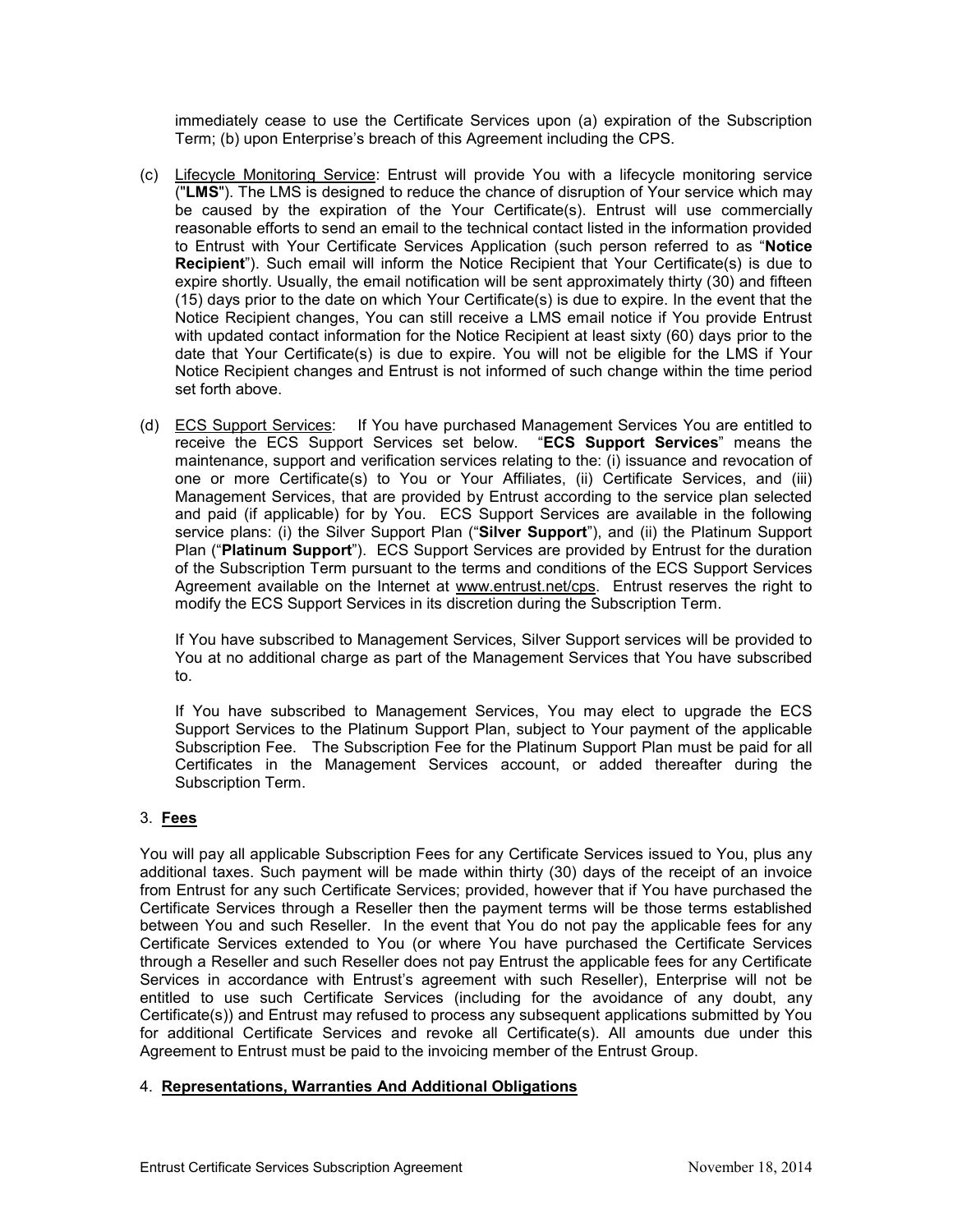You represent and warrant to Entrust and all Certificate Beneficiaries that You have the authority to bind Your Affiliates to this Agreement and the CPS as a Subscriber (if Your Affiliates are issued any Certificate(s) or otherwise receive any Certificate Services in connection with the Management Services purchased hereunder, if applicable). You further represent and warrant to Entrust and all Certificate Beneficiaries that:

- (i) In the case of Code Signing Certificates, You will not use the Certificate to digitally sign hostile code, including spyware or other malicious software (malware) downloaded without user consent;
- (ii) all information provided, and all representations made, by Subscriber in relation to any Certificate Services are and will be complete and accurate (and Subscriber will promptly update such information and representations from time to time as necessary to maintain such completeness and accuracy);
- (iii) the Private Key corresponding to the Public Key submitted to Entrust in connection with Certificate Services Application was created using sound cryptographic techniques and all measures necessary have been taken to maintain sole control of, keep confidential, and properly protect the Private Key (and any associated access information or device – e.g., password or token) at all times;
- (iv) any information provided to Entrust or to any independent third-party Registration Authorities in connection with Certificate Services Application does not infringe, misappropriate, dilute, unfairly compete with, or otherwise violate the intellectual property, or other rights of any person, entity, or organization in any jurisdiction;
- (v) the Certificate(s) will not be installed or used until it has reviewed and verified the accuracy of the data in each Certificate(s);
- (vi) in the case of Entrust SSL Certificates and Private SSL Certificates, the Certificate(s) will be installed only on the server accessible at the domain name listed on the Certificate(s);
- (vii) Certificates will only be used in compliance with all applicable laws, solely for authorized company business, and solely in accordance with the Agreement and the CPS;
- (viii) Entrust will be immediately notified if any information included in the Certificate Services Application changes or if any change in any circumstances would make the information in the Certificate misleading or inaccurate;
- (ix) all use of the Certificate and its associated private key will cease immediately, and the Subscriber will promptly notify Entrust and request the revocation of the Certificate Services, if (1) any information included in the Subscriber's Certificate changes, is or becomes incorrect or inaccurate, or if any change in any circumstances would make the information in the Certificate incorrect, misleading or inaccurate; or (2) there is any actual or suspected misuse or compromise of the Private Key associated with the Public Key in the Certificate;
- (x) all use of the (1) Certificate and (2) Private Key associated with the Public Key in such Certificate Services will cease upon expiration or revocation of such Certificate, and such Certificate will be removed from the devices and/or software in which it has been installed;
- (xi) the Certificate Services will not be used for any hazardous or unlawful (including tortious) activities;
- (xii) Your Agents are duly authorized and qualified to perform this Agreement on Your behalf, and such Agents will meet the requirements of this Agreement, the applicable CPS and, in the case of EV SSL Certificate(s), the EV Guidelines;
- (xiii) the subject named in the Certificate(s) corresponds to the Subscriber, and that the Subscriber has authorized the inclusion of such information in the Certificate; and
- (xiv) You have the exclusive right to use the domain name or email address listed in Certificate.

You expressly agree that You will: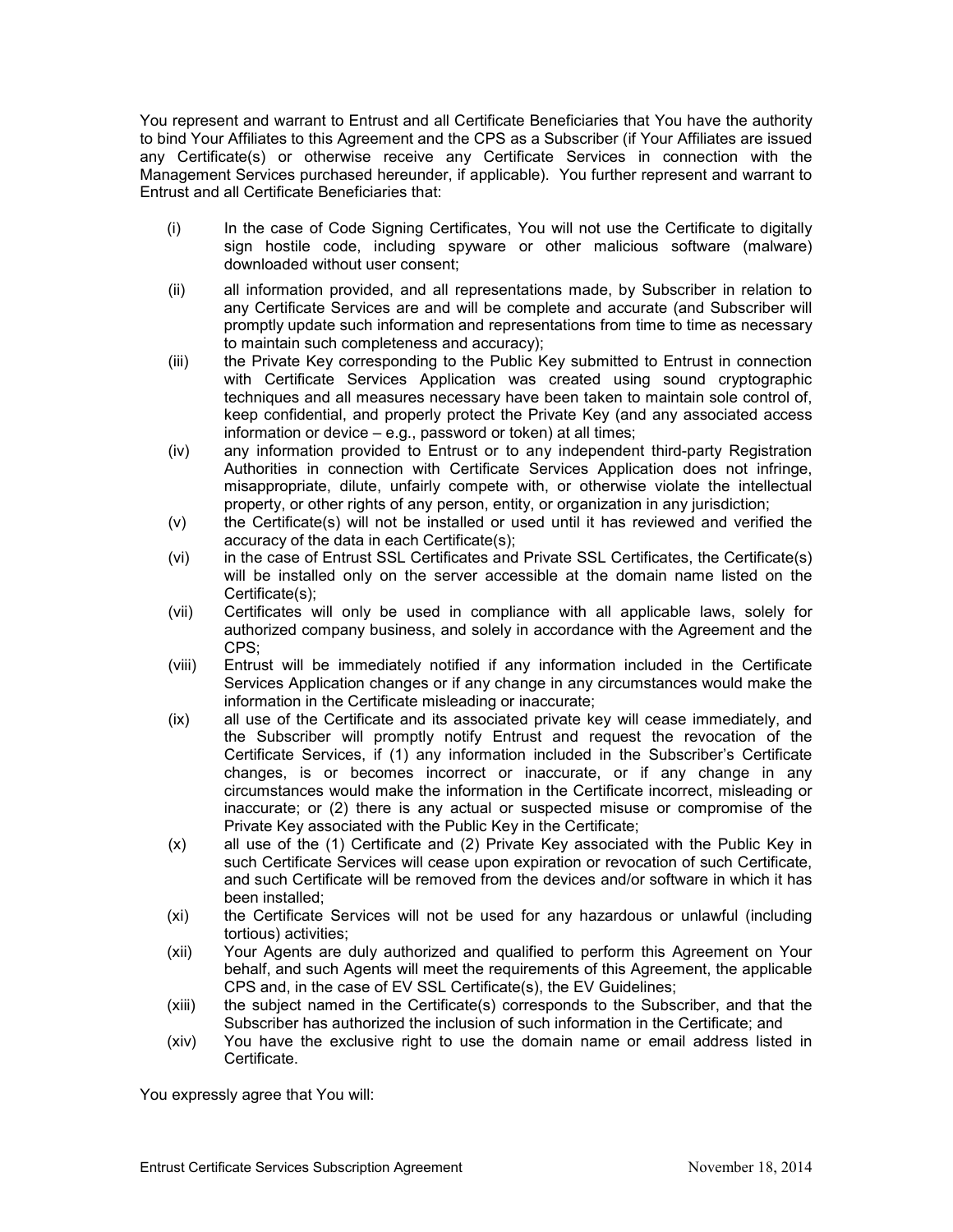- a) cause Your Affiliates who receive any Certificate Services hereunder, and Your Agents, to comply with the requirements of this Agreement, the applicable CPS and, in the case of EV SSL Certificate(s), the EV Guidelines;
- b) understand and, if necessary, receive proper education in the use of Public-Key cryptography and Certificate(s) including Certificate Services;
- c) provide, in any communications with Entrust or an independent third-party Registration Authority, correct information with no errors, misrepresentations, or omissions;
- d) generate a new, secure, and cryptographically sound Key Pair to be used in association with the Certificate or Subscriber's Certificate Services Application;
- e) read and agree to all terms and conditions of the CPS;
- f) refrain from modifying the contents of Certificates;
- g) use Certificates exclusively for legal and authorized purposes in accordance with the terms and conditions of the CPS and applicable laws;
- h) only use Certificates on behalf of the organization listed as the Subject in such Certificates;
- i) keep confidential and properly protect the Private Keys;
- j) notify Entrust as soon as reasonably practicable of any change to any information included in the Subscriber's Certificate Services Application or any change in any circumstances that would make the information in the Subscriber's Certificate Services Application misleading or inaccurate;
- k) notify Entrust as soon as reasonably practicable of any change to any information included in the Certificate or any change in any circumstances that would make the information in the Certificate misleading or inaccurate;
- l) immediately cease to use Certificates if any information included in the Certificate or if any change in any circumstances would make the information in the Certificate misleading or inaccurate;
- m) notify Entrust immediately of any suspected or actual Compromise of the Private Keys and request the revocation of such Certificate;
- n) immediately cease to use the Certificate upon (a) expiration or revocation of such Certificate, or (b) any suspected or actual Compromise of the Private Key corresponding to the Public Key in such Certificate, and remove such Certificate from the devices and/or software in which it has been installed;
- o) only install the Certificate on one (1) World Wide Web server and only use such Certificate in connection with such server unless, otherwise expressly permitted by Entrust in writing;
- p) refrain from using the Private Key corresponding to the Public Key in the Certificate to sign other Certificate(s); and
- q) use appropriate judgment about whether it is appropriate, given the level of security and trust provided by Certificate, to use Certificate in any given circumstance.

Certificate Services and related information may be subject to export, import, and/or use restrictions. You will comply with all laws and regulations applicable to Your right to export, import, and/or use Certificate Services or related information, including, without limitation, all laws and regulations in respect to nuclear, chemical or biological weapons proliferation. You will be responsible for procuring all required licenses and permissions for any export, import, and/or use of Certificate Services or related information. Certain cryptographic techniques, software, hardware, and firmware ("Technology") that may be used in processing or in conjunction with Certificate Services may be subject to export, import, and/or use restrictions. You will comply with all laws and regulations applicable to a Subscriber's right to export, import, and/or use such Technology or related information. You will be responsible for procuring all required licenses and permissions for any export, import, and/or use of such Technology or related information. For the avoidance of any doubt, (1) Entrust will not be under any obligation to issue any Certificate containing pre-qualified information if such pre-qualified information is subsequently found to have changed or to be in any way inaccurate, incorrect, or misleading; (2) by submitting a request for Certificate, You are representing and warranting that the pre-qualified information has not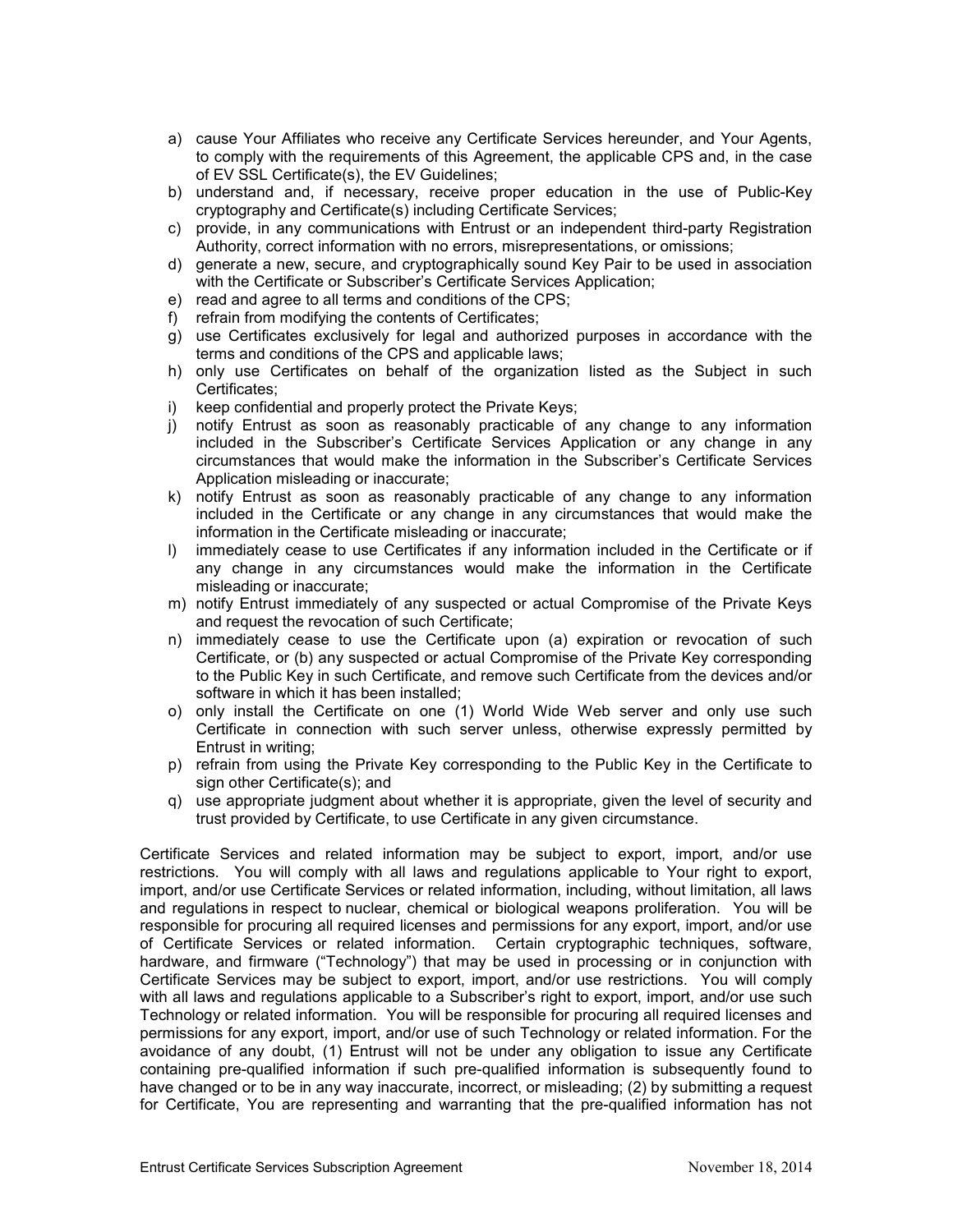changed and is in no way inaccurate, incorrect, or misleading; (3) Entrust shall be entitled to revoke a Certificate issued to You if (i) the pre-qualified information submitted by You is subsequently found to have changed or to be inaccurate, incorrect, or misleading, (ii) if revocation is requested by You, (iii) upon expiry or termination of this Agreement, or (iv) for any other reason identified for revocation in the CPS; (5) You must notify Entrust immediately of any change to any information included in any Certificate issued to You or any Certificate management service application submitted by You or any change circumstances that would make the information in any such Certificate or Certificate Management Service application inaccurate, incorrect, or misleading, and (6) You must notify Entrust immediately of any changes to pre-qualified information, or any changes in any circumstances that would make any pre-qualified information inaccurate, incorrect, or misleading.

You acknowledge that the Certificate Services (and any information incorporated therein or provided thereto) contain the confidential information of Entrust. You will not translate, reverse engineer, de-compile, disassemble, or develop competitive Certificate Services using any such information derived from Entrust's confidential information. You will retain Entrust's confidential information in confidence and will use, disclose, and copy it solely for the purpose of, and in accordance with the Agreement. You will only disclose Entrust's confidential information to Your employees and Enterprise employees with a need to know. You will use the same degree of care as You use to protect Your own confidential information of a similar nature, but no less than reasonable care, to prevent the unauthorized use or disclosure of Entrust's confidential information.

You will not be bound by any obligations restricting disclosure and use set forth in this Agreement with respect to Entrust's confidential information, or any part thereof, which: (i) was known to You prior to disclosure, without any obligation of confidentiality; (ii) was lawfully in the public domain prior to its disclosure, or becomes publicly available other than through a breach of this Agreement; (iii) was disclosed to You by a third party, provided that such third party is not in breach of any confidentiality obligation in respect of such information; or (iv) is independently developed by You.

If You are compelled pursuant to legal, judicial, or administrative proceedings, or otherwise required by law, to disclose the confidential information of Entrust, You will use reasonable efforts to seek confidential treatment for such confidential information, and provide prior notice to Entrust to allow Entrust to seek protective or other court orders.

Client Certificates and Mobile Device Certificates may be issued and distributed to third parties within the Permitted Group, provided that such issuance and distribution is done pursuant to the Client Certificate Agreement and provided that (i) You have independently verified the information included in each Client Certificate as being accurate; (ii) the individual to whom such Client Certificate is issued has consented to the inclusion of all data that is incorporated into such Client Certificates; (iii) You have paid the applicable license fee for the Client Certificate; and (iv) such Client Certificate is used for Enterprise related business only.

#### 5. **DISCLAIMER OF WARRANTY**

**EXCEPT FOR THE EXPLICIT REPRESENTATIONS, WARRANTIES, AND CONDITIONS PROVIDED IN THIS AGREEMENT AND THE CPS, CERTIFICATE SERVICES AND ANY SERVICES PROVIDED IN RESPECT TO CERTIFICATE(s) ARE PROVIDED "AS IS", AND NEITHER ENTRUST GROUP NOR ANY INDEPENDENT THIRD-PARTY REGISTRATION AUTHORITIES OPERATING UNDER THE ENTRUST CERTIFICATION AUTHORITIES, NOR ANY RESELLERS, CO-MARKETERS, OR ANY SUBCONTRACTORS, DISTRIBUTORS, AGENTS, SUPPLIERS, EMPLOYEES, OR DIRECTORS OF ANY OF THE FOREGOING MAKE ANY REPRESENTATIONS OR GIVE ANY WARRANTIES, OR CONDITIONS, WHETHER EXPRESS, IMPLIED, STATUTORY, BY USAGE OF TRADE, OR OTHERWISE, AND ENTRUST GROUP, ALL INDEPENDENT THIRD-PARTY REGISTRATION AUTHORITIES**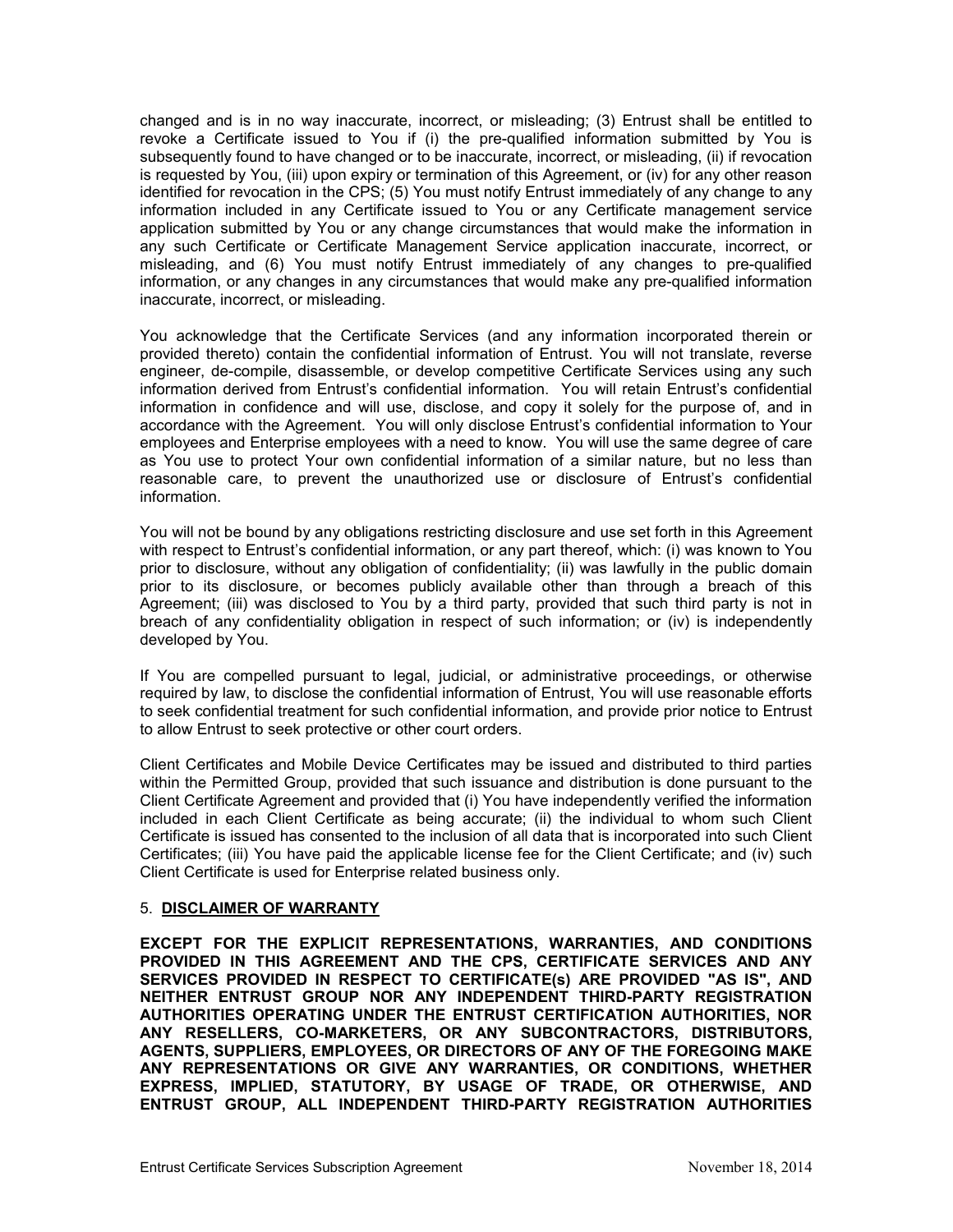**OPERATING UNDER THE ENTRUST CERTIFICATION AUTHORITIES, ALL RESELLERS OR CO-MARKETERS, AND ANY SUBCONTRACTORS, DISTRIBUTORS, AGENTS, SUPPLIERS, EMPLOYEES, OR DIRECTORS OF ANY OF THE FOREGOING SPECIFICALLY DISCLAIM ANY AND ALL REPRESENTATIONS, WARRANTIES, AND CONDITIONS OF MERCHANTABILITY, NON-INFRINGEMENT, TITLE, SATISFACTORY QUALITY, OR FITNESS FOR A PARTICULAR PURPOSE. EXCEPT FOR THE EXPLICIT REPRESENTATIONS, WARRANTIES AND CONDITIONS CONTAINED IN THIS AGREEMENT AND IN THE CPS, THE ENTIRE RISK OF THE USE OF ANY CERTIFICATE SERVICES OR ANY SERVICES PROVIDED IN RESPECT CERTIFICATE SERVICES OR THE VALIDATION OF DIGITAL SIGNATURES WILL BE BORNE SOLELY BY YOU.**

#### 6. **LIMITATION OF LIABILITY**

**IN NO EVENT WILL THE TOTAL CUMULATIVE LIABILITY OF ENTRUST GROUP, ANY INDEPENDENT THIRD-PARTY REGISTRATION AUTHORITY OPERATING UNDER AN ENTRUST CERTIFICATION AUTHORITY, ANY RESELLERS, OR CO-MARKETERS, OR ANY SUBCONTRACTORS, DISTRIBUTORS, AGENTS, SUPPLIERS, EMPLOYEES, OR DIRECTORS OF ANY OF THE FOREGOING TO ANY SUBSCRIBER, RELYING PARTY OR ANY OTHER PERSON, ENTITY, OR ORGANIZATION ARISING OUT OF OR RELATING TO ANY CERTIFICATES, CERTIFICATE SERVICES OR ANY SERVICES OR SOFTWARE PROVIDED IN RESPECT TO CERTIFICATE SERVICES, INCLUDING ANY USE OR RELIANCE ON ANY CERTIFICATE SERVICES, EXCEED THE GREATER OF (1) ONE THOUSAND UNITED STATES DOLLARS (\$1,000.00 U.S.); AND (2) TWO TIMES THE FEES PAID BY YOU TO ENTRUST UNDER THIS AGREEMENT DURING THE TWELVE MONTHS PRIOR TO THE INITIATION OF THE CLAIM TO A MAXIMUM OF ONE HUNDRED THOUSAND DOLLARS (\$100,000) (SUCH GREATER NUMBER REFERRED TO AS THE "CUMULATIVE DAMAGE CAP"). THE FOREGOING LIMITATIONS WILL APPLY TO ANY LIABILITY WHETHER BASED IN CONTRACT (INCLUDING FUNDAMENTAL BREACH), TORT (INCLUDING NEGLIGENCE), LEGISLATION OR ANY OTHER THEORY OF LIABILITY, INCLUDING ANY DIRECT, INDIRECT, SPECIAL, STATUTORY, PUNITIVE, EXEMPLARY, CONSEQUENTIAL, RELIANCE, OR INCIDENTAL DAMAGES.**

**IN NO EVENT WILL ENTRUST GROUP OR ANY INDEPENDENT THIRD-PARTY REGISTRATION AUTHORITY OPERATING UNDER AN ENTRUST CERTIFICATION AUTHORITY, OR ANY RESELLERS, CO-MARKETERS, OR ANY SUBCONTRACTORS, DISTRIBUTORS, AGENTS, SUPPLIERS, EMPLOYEES, OR DIRECTORS OF ANY OF THE FOREGOING BE LIABLE FOR ANY INCIDENTAL, SPECIAL, STATUTORY, PUNITIVE, EXEMPLARY, INDIRECT, RELIANCE, OR CONSEQUENTIAL DAMAGES (INCLUDING, WITHOUT LIMITATION, DAMAGES FOR LOSS OF BUSINESS, LOSS OF BUSINESS OPPORTUNITIES, LOSS OF GOODWILL, LOSS OF PROFITS, BUSINESS INTERRUPTION, LOSS OF DATA, LOST SAVINGS OR OTHER SIMILAR PECUNIARY LOSS) WHETHER ARISING FROM CONTRACT (INCLUDING FUNDAMENTAL BREACH), TORT (INCLUDING NEGLIGENCE), LEGISLATION OR ANY OTHER THEORY OF LIABILITY.** 

**THE FOREGOING LIMITATIONS WILL APPLY NOTWITHSTANDING THE FAILURE OF ESSENTIAL PURPOSE OF ANY LIMITED REMEDY STATED HEREIN AND EVEN IF ENTRUST GROUP OR ANY INDEPENDENT THIRD-PARTY REGISTRATION AUTHORITY OPERATING UNDER AN ENTRUST CERTIFICATION AUTHORITY, OR ANY RESELLERS, CO-MARKETERS, OR ANY SUBCONTRACTORS, DISTRIBUTORS, AGENTS, SUPPLIERS, EMPLOYEES, OR DIRECTORS OF ANY OF THE FOREGOING HAVE BEEN ADVISED OF THE POSSIBILITY OF THOSE DAMAGES.**

**SOME JURISDICTIONS DO NOT ALLOW THE EXCLUSION OR LIMITATION OF LIABILITY FOR CONSEQUENTIAL OR INCIDENTAL DAMAGES, SO THESE LIMITATIONS SET FORTH ABOVE MAY NOT APPLY TO CERTAIN SUBSCRIBERS, RELYING PARTIES, OR OTHER PERSONS, ENTITIES, OR ORGANIZATIONS. THE DISCLAIMERS OF REPRESENTATIONS,**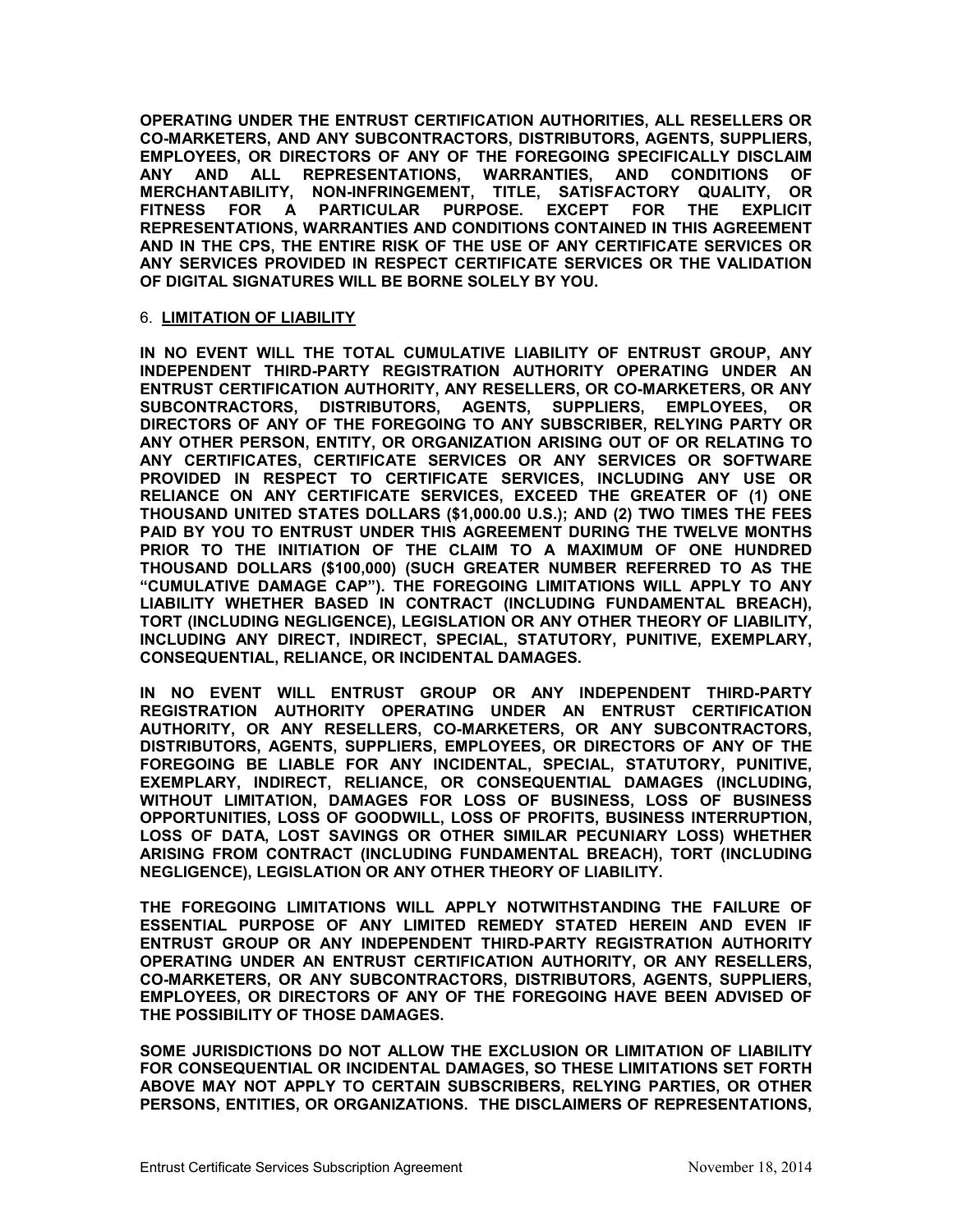**WARRANTIES, AND CONDITIONS AND THE LIMITATIONS OF LIABILITY IN THIS AGREEMEMT CONSTITUTE AN ESSENTIAL PART OF THIS AGREEMENT. ALL SUBSCRIBERS, RELYING PARTIES, AND OTHER PERSONS, ENTITIES, AND ORGANIZATIONS ACKNOWLEDGE THAT BUT FOR THESE DISCLAIMERS OF REPRESENTATIONS, WARRANTIES, AND CONDITIONS AND LIMITATIONS OF LIABILITY, ENTRUST WOULD NOT ISSUE CERTIFICATE(S) TO SUBSCRIBERS AND NEITHER ENTRUST NOR ANY ANY INDEPENDENT THIRD-PARTY REGISTRATION AUTHORITIES OPERATING UNDER AN ENTRUST CERTIFICATION AUTHORITY, NOR ANY RESELLERS, CO-MARKETERS, OR ANY SUBCONTRACTORS, DISTRIBUTORS, AGENTS, SUPPLIERS, EMPLOYEES, OR DIRECTORS OF ANY OF THE FOREGOING WOULD PROVIDE SERVICES IN RESPECT TO CERTIFICATE SERVICES AND THAT THESE PROVISIONS PROVIDE FOR A REASONABLE ALLOCATION OF RISK.**

### 7. **Term**

This Agreement will continue for the Subscription Term, however, it will terminate if You, Your Affiliates, or Your Agents fail to comply with any of the material terms or conditions of this Agreement (including for the avoidance of any doubt, the CPS and in the case of EV SSL Certificates, the EV Guidelines). Entrust may also terminate this Agreement in its discretion with notice to You in order to comply with any third party licensing or other contractual or legal obligation to which Entrust is subject. This Agreement will terminate upon expiration of the Subscription Term or revocation by Entrust of all Certificates issued hereunder if such revocation occurs prior to the end of the Subscription Term. You must, upon such expiration cease all use of Your Certificate Services and remove any Certificates issued under this Agreement it from the devices and/or software in which it has been installed. The provisions entitled Representations, Warranties And Additional Obligations, Disclaimer of Warranties, Limitation of Liability, Term, Severability, Audit Right, Third Party Beneficiaries, Entire Agreement, and those provisions of the CPS that are designated as surviving termination will continue in force even after any termination or expiration of this Agreement. All payment obligations will survive termination.

#### 8. **Severability**

Whenever possible, each provision of this Agreement, the CPS, any other agreements will be interpreted in such manner as to be effective and valid under applicable law. If the application of any provision of this Agreement, the CPS, any other agreements or any portion thereof to any particular facts or circumstances will be held to be invalid or unenforceable by an arbitrator or court of competent jurisdiction, then (i) the validity and enforceability of such provision as applied to any other particular facts or circumstances and the validity of other provisions of this Agreement, the CPS, or any other agreements will not in any way be affected or impaired thereby, and (ii) such provision will be enforced to the maximum extent possible so as to effect its intent and it will be reformed without further action to the extent necessary to make such provision valid and enforceable.

**FOR GREATER CERTAINTY, IT IS EXPRESSLY UNDERSTOOD AND AGREED THAT EVERY PROVISION OF THIS AGREEMENT, THE CPS, AND ANY OTHER AGREEMENTS THAT DEALS WITH (I) LIMITATION OF LIABILITY OR DAMAGES, (II) DISCLAIMERS OF REPRESENTATIONS, WARRANTIES, CONDITIONS, OR LIABILITIES, OR (III) INDEMNIFICATION, IS EXPRESSLY INTENDED TO BE SEVERABLE FROM ANY OTHER PROVISIONS OF THIS AGREEMENT, THE CPS, AND ANY OTHER AGREEMENTS AND WILL BE SO INTERPRETED AND ENFORCED.**

#### 9. **Third Party Databases and D-U-N-S® Number**

In performing limited verification Entrust (or a subcontractor acting on behalf of Entrust (a "Subcontractor")) may determine whether the organizational identity, address, and domain name provided with Your Certificate Services Application are consistent with information contained in